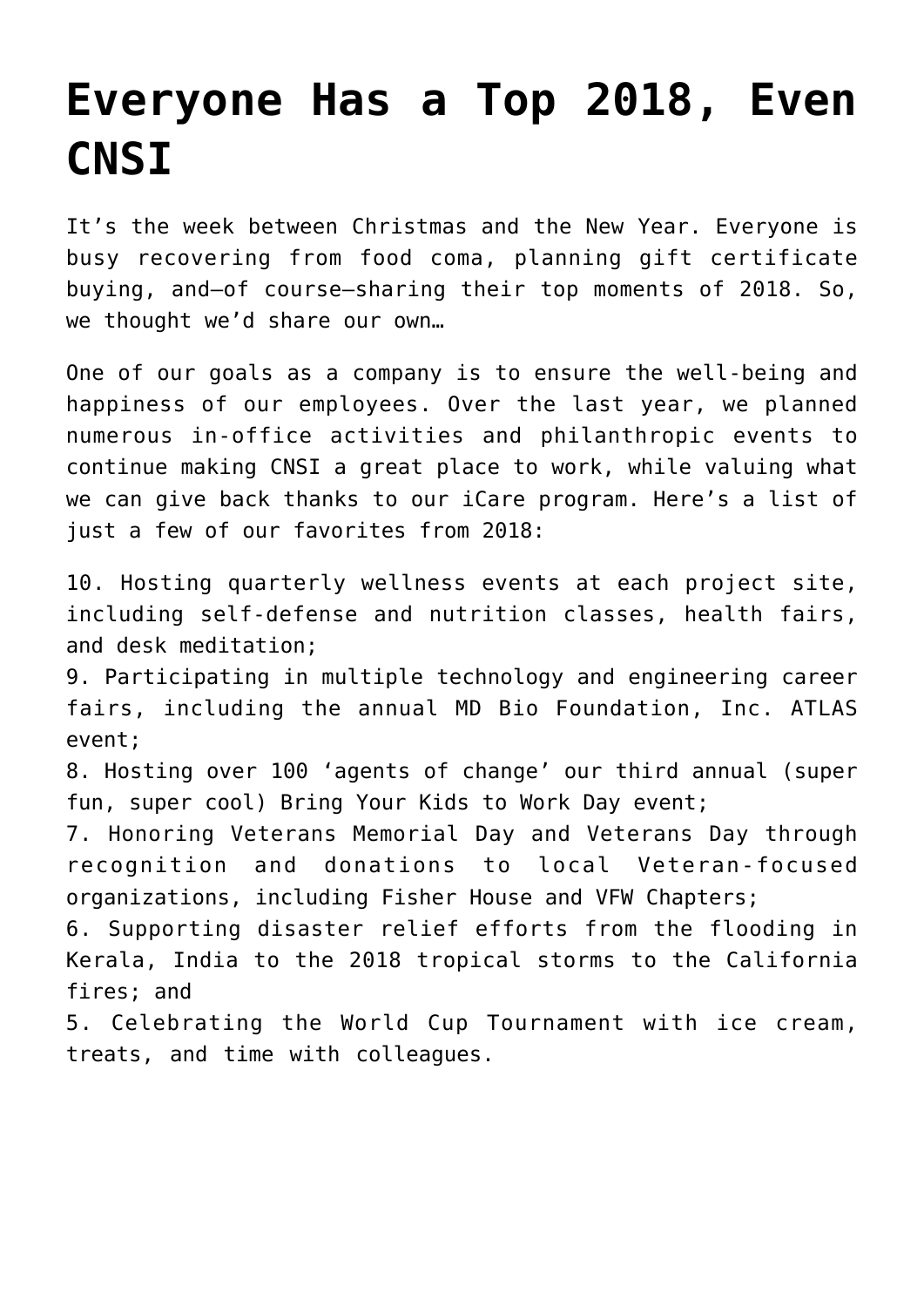



## 2018 Top Ten **OCNSI**





Having fun isn't the only thing we accomplished over the last twelve months. When it comes to recognition, the company reached new heights, including:

4. Receiving the [Alliance for Workplace Excellence Seal of](http://www.excellentworkplace.org/awards-workplace.html) [Approval](http://www.excellentworkplace.org/awards-workplace.html) (third consecutive year); 3. Winning the Maryland Tech Council's [Government Contracting](https://www.businesswire.com/news/home/20180518005075/en/Maryland-Tech-Council-Announces-Winners-30th-Annual) [Company of the Year](https://www.businesswire.com/news/home/20180518005075/en/Maryland-Tech-Council-Announces-Winners-30th-Annual) Award; and 2. Receiving the [FedHealthIT's Innovation Award](https://washingtonexec.com/2018/06/cnsi-receives-fedhealthit-innovation-award-for-new-encounter-data-processing-system/) for the Centers for Medicare and Medicaid's (CMS) NextGen Encounter Data Processing System (EDPS)

However, we'd continue to write [below the fold](https://www.wordstream.com/below-the-fold) if we listed every accomplishment of 2018. So, we will close with our biggest, most important accomplishment of the year…